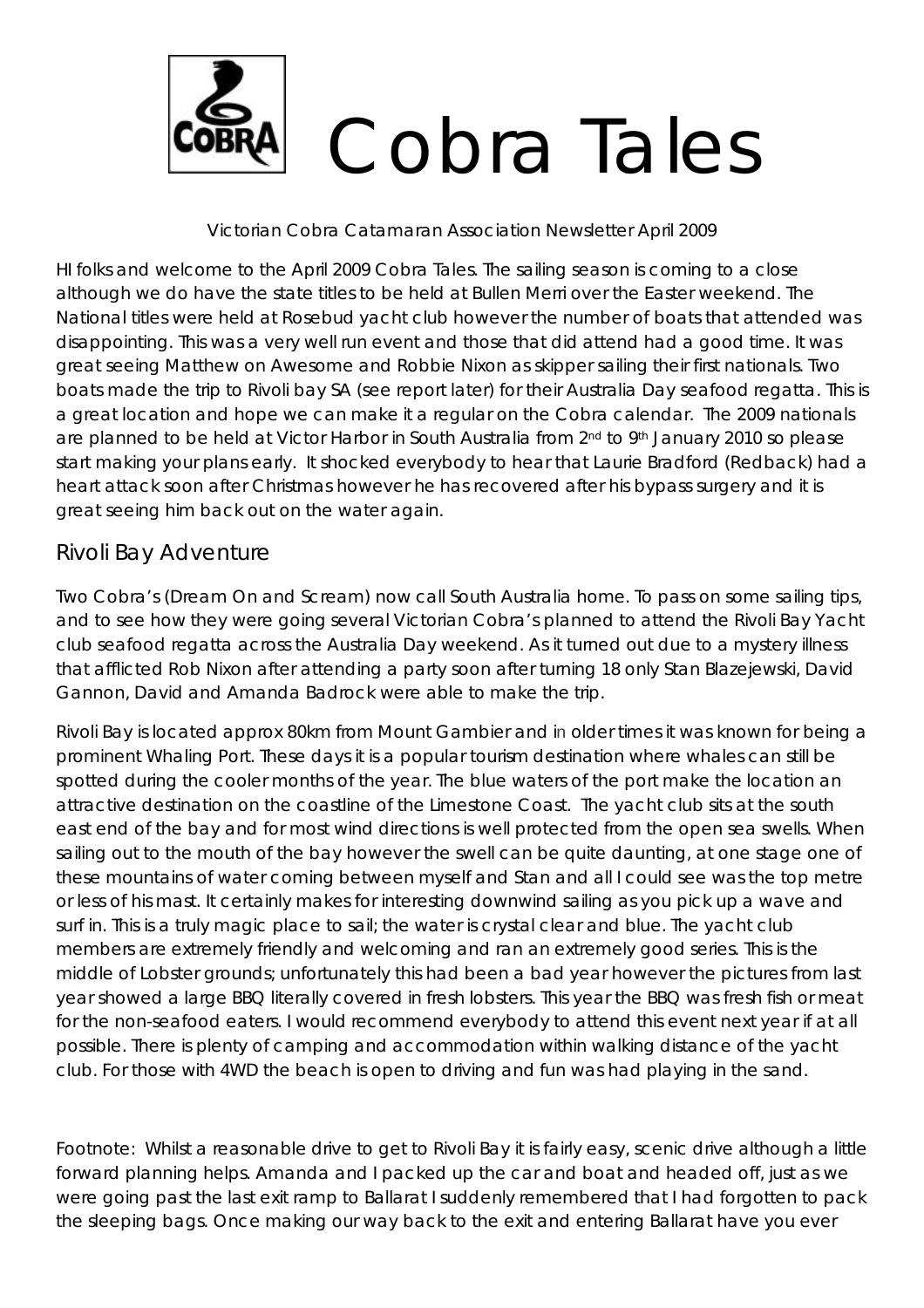tried parking a car and trailer in the middle of town on a busy Friday afternoon? After eventually parking in two metered parking spots and only having change for 12 minutes on the meter there was a mad dash into Big W. Australia day is the last weekend before returning to school and the place was a madhouse. We managed to find the camping gear and quickly located two marked down sleeping bags and made our way to the checkouts. After standing in the checkout queues for 8 mins 33 sec we had the bags scanned to come up with a price that was three times higher than expected. A run back to the camping area with a shop assistant in tow, to prove that the scan was wrong, highlighted that we had grabbed the wrong bags due to poor layout on the store shelves (my story and I'm sticking to it). After paying the revised prices we hit the road again. I had originally loaded the GPS with Beachport in SE SA as I knew that was nearby to where we were going but I reset it to Southend where the yacht club was located. The GPS had no listing for this address so working backwards I entered the street address of the yacht club ( Leakes Road) and found a listing for Leakes in SE SA. Making up for lost time we motored past the southern Grampians and punted the car around the hills behind the back of Portland dropping onto the Princes Highway just on the Melbourne side of the SA border. After stopping for fuel in Mt Gambier I soon became aware that the lid to the sail box had somehow come adrift, whereabouts unknown. There was a sinking feeling in the stomach as I wondered first if we had hit anything as it had flown off and then what was missing from the box. I tied everything back in and hit the road again. Approx 40 km from Mt Gambier the GPS suddenly tells me to make a right had turn. Initial thoughts were, beach on left, why turn right but who would argue with a GPS. Turning into this opening it became obvious that this was little more than a dirt track however with the boat across the Princess Hwy there was no room to back out at this stage. With wanning faith in the GPS we continued down this track as rabbits jumped out of our path and eventually stopping to place the vehicle in 4WD as the track became sandy and soft. Whilst the GPS continued to deliver directions, the track became narrower and rougher and the trees closed in. All of a sudden the screen on the GPS blanked out and a message came up stating "make way to nearest main road" ....................................................With little room to manoeuvre we continued on blindly until eventually we broke out into an opening and a road suddenly appeared on the GPS screen that we made our way towards. On the way back we found out this was in fact Leakes Sheep Station. Without further incident we did make Rivoli bay.

### What did we learn?

- 1. Don't trust GPS
- 2. Make sure you pack everything and double check.
- 3. Don't trust GPS
- 4. Even tied down sailbox lids came come loose, put extra ties for a long trip
- 5. Don't trust GPS
- 6. Even without a lid stuff does not appear to come out of a sail box...............
- 7. Don't trust GPS
- 8. Make sure you take a map because you cant trust a ......